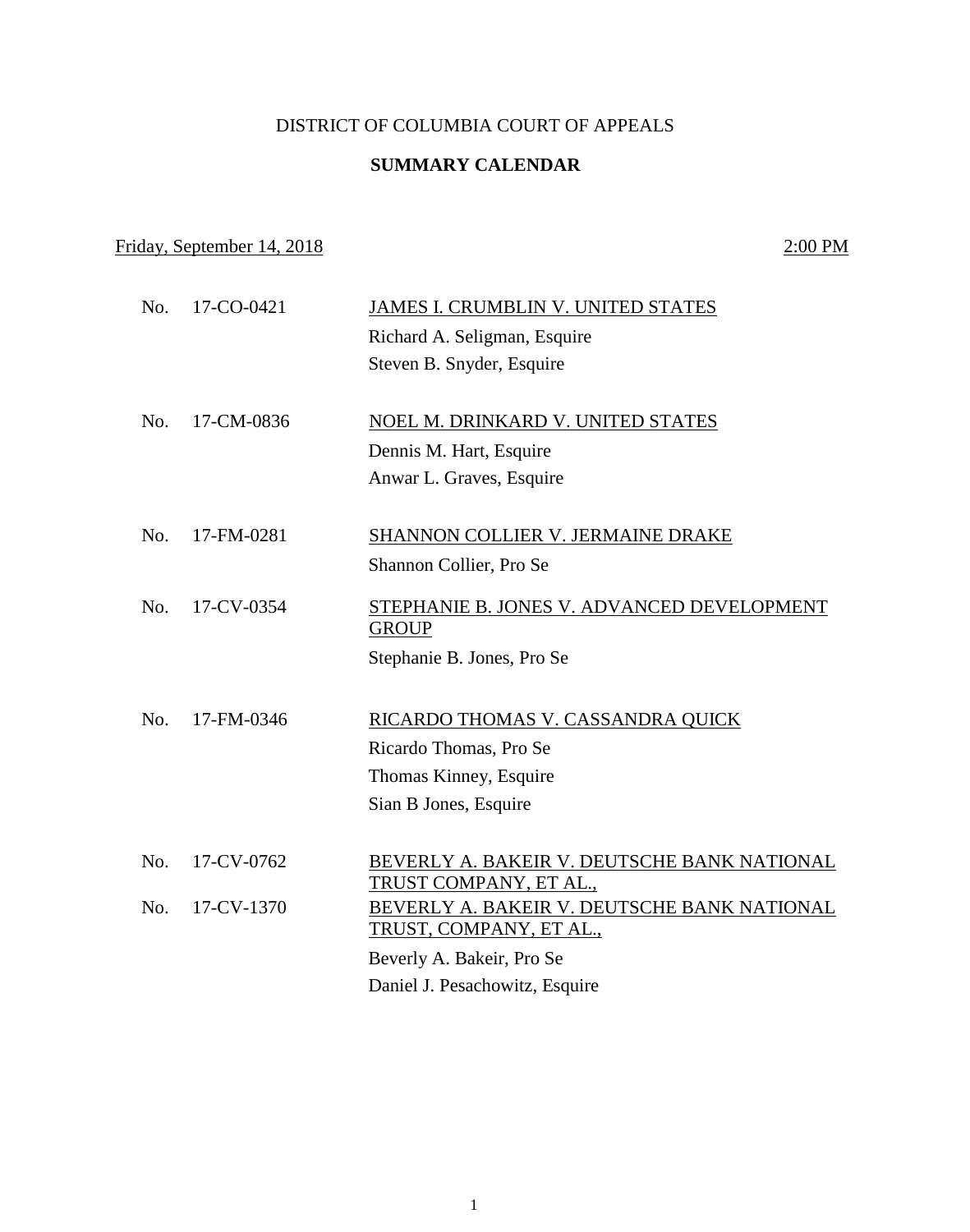| No.                        | 17-FS-1009       | IN RE: N.B.; C.B., APPELLANT<br>Andrew Murnane, Esquire<br>Frances Shefter, Esquire<br>Rhondalyn Primes Okoroma, Esquire |         |
|----------------------------|------------------|--------------------------------------------------------------------------------------------------------------------------|---------|
| No.                        | $16 - AA - 0284$ | <b>CLIFTON CHISLEY V. JOHN DOE EMPLOYER</b><br>Clifton Chisley, Pro Se                                                   |         |
| No.                        | 17-CM-1116       | DARELL SHAW V. UNITED STATES<br>Omar Bississo, Esquire<br>Joshua J. May, Esquire                                         |         |
| No.                        | 17-CM-1118       | RITA SOLON V. UNITED STATES<br>Thomas Paynter, Esquire<br>Kristina L. Ament, Esquire                                     |         |
| No.                        | 17-CF-0726       | RIKEYSHA M. HOLT V. UNITED STATES<br>Gregory Lipper, Esquire<br>Steven B. Snyder, Esquire                                |         |
| No.                        | 17-CM-0733       | MANUEL GONZALEZ-CHAJ V. UNITED STATES<br>Thomas Healy, Esquire<br>Joshua J. May, Esquire                                 |         |
| Friday, September 21, 2018 |                  |                                                                                                                          | 2:00 PM |

No. 17-CV-0829 KEBREAB ZERE V. DISTRICT OF COLUMBIA Kebreab Zere, Pro Se James C. McKay, Jr., Esquire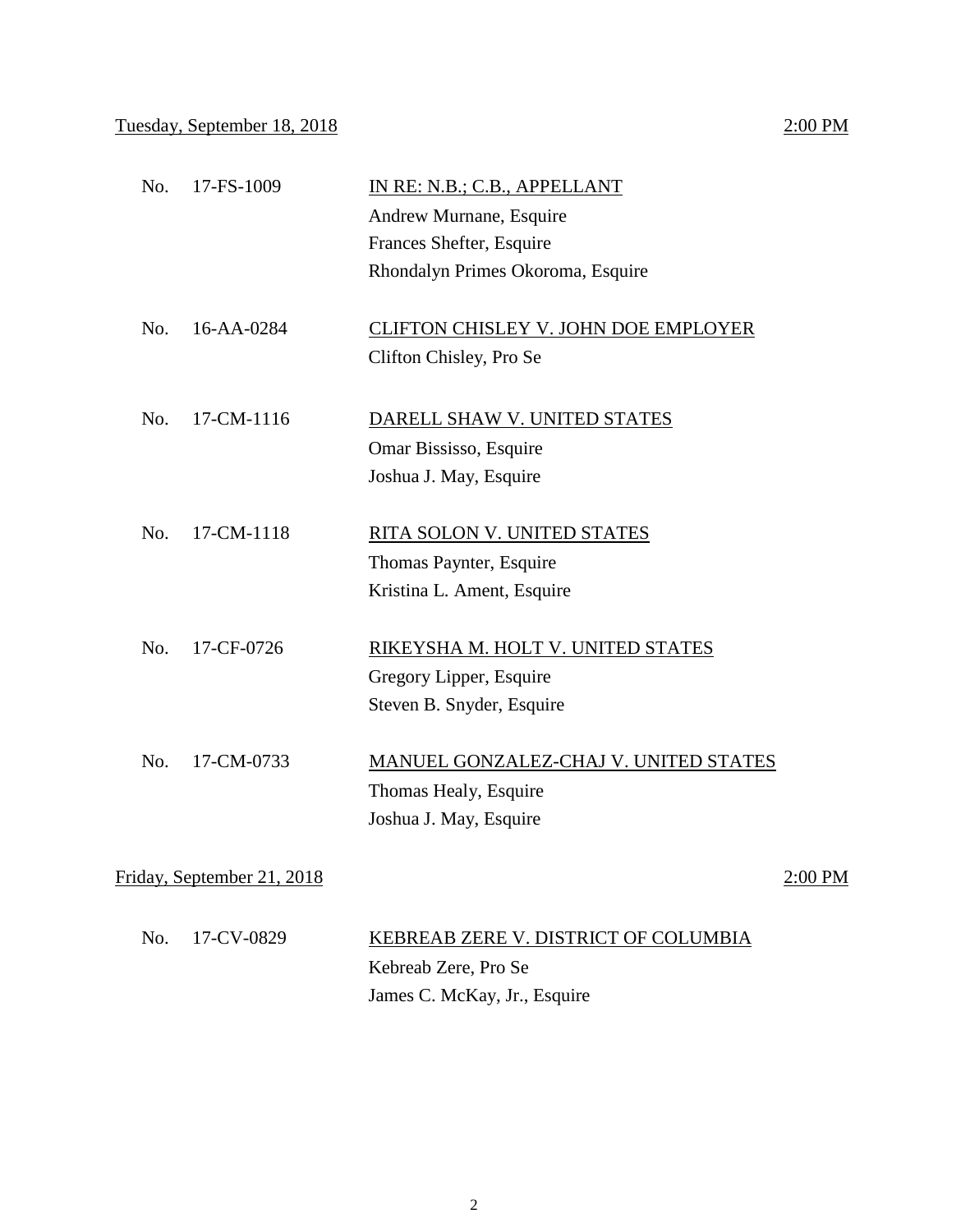| No. | 17-FM-0898                  | JAMAL YUSSUF V. ULKU CAN                                                                                    |          |
|-----|-----------------------------|-------------------------------------------------------------------------------------------------------------|----------|
|     |                             | Jamal Yussuf, Pro Se                                                                                        |          |
|     |                             | Garylene Ana Joji D. Javier, Esquire                                                                        |          |
| No. | 17-CF-0330                  | CHRISTOPHER ALEXANDER GALLOWAY V. UNITED<br><b>STATES</b>                                                   |          |
|     |                             | Richard S. Stolker, Esquire                                                                                 |          |
|     |                             | Steven B. Snyder, Esquire                                                                                   |          |
| No. | 17-CF-0790                  | JUANMEL M. MINOR V. UNITED STATES                                                                           |          |
|     |                             | Christine Pembroke, Esquire                                                                                 |          |
|     |                             | Joshua J. May, Esquire                                                                                      |          |
| No. | 17-CF-0401                  | STANLEY M. LEFLORE V. UNITED STATES                                                                         |          |
|     |                             | Jennifer Williams, Esquire                                                                                  |          |
|     |                             | Anwar L. Graves, Esquire                                                                                    |          |
| No. | 17-CM-0516                  | JACINTA AISHA WOODS V. UNITED STATES                                                                        |          |
|     |                             | Thomas Healy, Esquire                                                                                       |          |
|     |                             | Steven B. Snyder, Esquire                                                                                   |          |
|     | Tuesday, September 25, 2018 |                                                                                                             | 10:00 AM |
|     |                             |                                                                                                             |          |
| No. | 17-AA-0832                  | <b>SPECIAL SITTING - SUMMARY</b><br>HOWARD UNIVERSITY HOSPITAL V. D.C.<br>DEPARTMENT OF EMPLOYMENT SERVICES |          |
|     |                             | William H. Schladt, Esquire                                                                                 |          |
|     |                             | David J. Kapson, Esquire                                                                                    |          |
|     | Friday, September 28, 2018  |                                                                                                             | 2:00 PM  |
|     |                             |                                                                                                             |          |
| No. | 17-AA-0519                  | RICHARD A. MANN V. D.C. DEPARTMENT OF<br><b>EMPLOYMENT SERVICES</b>                                         |          |
|     |                             | Richard A. Mann, Pro Se                                                                                     |          |
|     |                             | Tina Myong Kim, Esquire                                                                                     |          |
|     |                             |                                                                                                             |          |